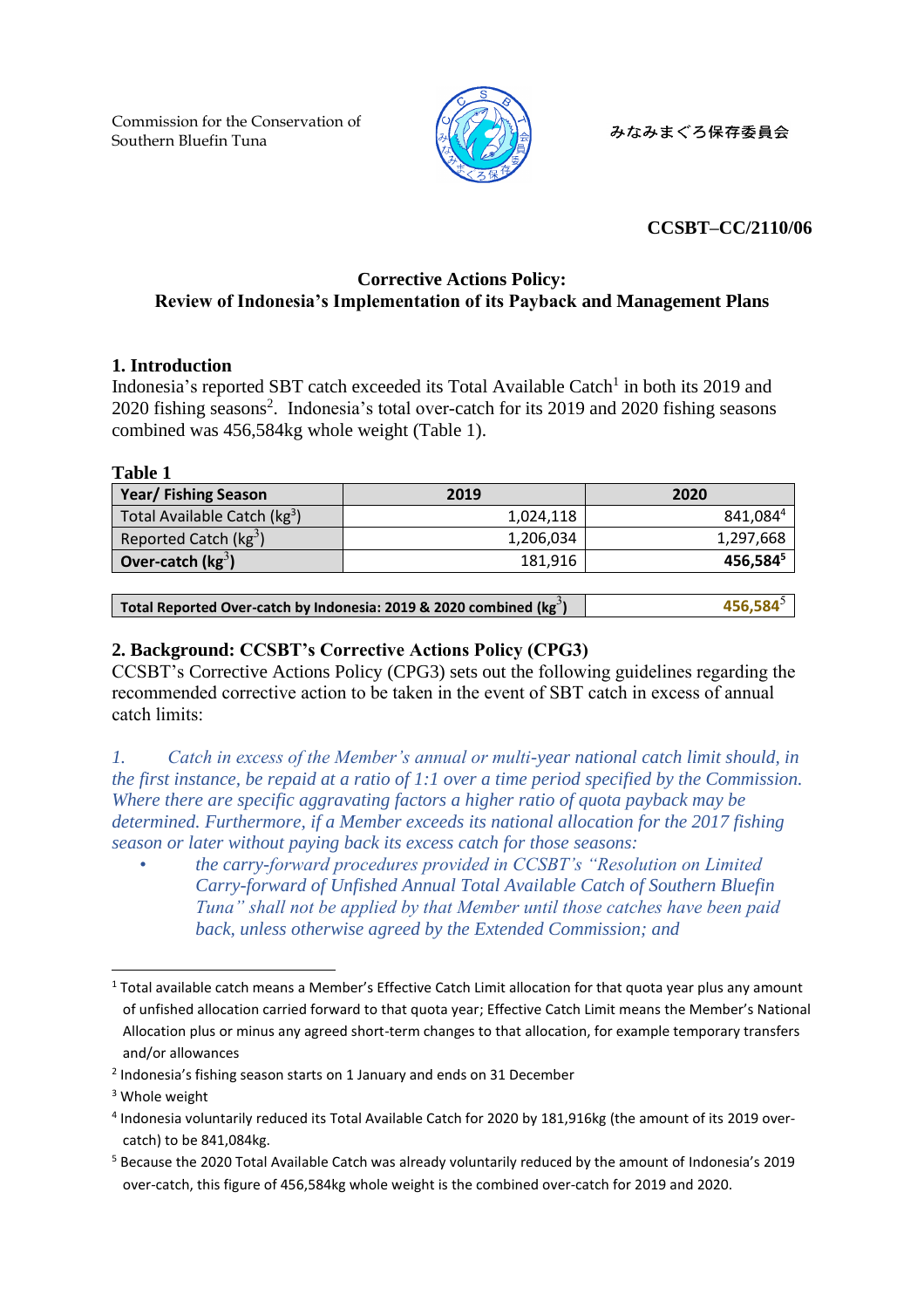• *the Member is not eligible for an increase in its effective catch limit until the excess catch has been paid back, unless otherwise agreed by the Extended Commission.*

In October 2020, in line with CPG3, Indonesia submitted a Payback Plan to the Extended Commission (EC) of CCSBT 27 (**Attachment A**) to repay its combined 2019 and 2020 overcatch. In addition, Indonesia submitted a second plan describing management measures either already in place or that would be introduced to ensure that its 2021 SBT catch remained within its Effective/Total Available Catch Limit (**Attachment B**).

Paragraphs 49 and 92 of the EC's 2020 report summarised that:

- *49. "In addition to the payback plan, Indonesia submitted a second plan describing measures that will ensure that its 2021 catch of SBT remains within its allocation. Indonesia committed to implement this plan which is provided at Attachment 9. Members expressed some concerns that the plan does not contain specific controls and requested more concrete measures be added to control capacity."* and,
- *92. "The EC accepted the pay back plan and management measures which Indonesia submitted (paragraphs 48 and 49) subject to the review to be conducted at CC16 and CCSBT28."*

In accordance with paragraph 92, CC16 will review Indonesia's implementation of its two plans based on any relevant information available to date, and then advise CCSBT 28 on the extent to which Indonesia's implementation of these plans has been successful.

## **3. Indonesia's Payback and Management Plans**

Indonesia's Payback Plan (**Attachment A**) was based on the assumption that 6 :

*48. "…. Indonesia will catch no more than 1300 t of SBT during 2020 and that its 2021 SBT catch will remain within its allocation, resulting in a total estimated over-catch of 459 t for the 2020 period. Indonesia agreed to pay back 91.8 t of this estimated 459 t overcatch each year from 2022 to 2026 inclusive."*

The Secretariat advises that:

- Indonesia's total reported over-catch for 2019 and 2020 combined was 456.584t, *i.e.* 2.416t less than the estimated total over-catch (459t) in its Payback Plan (**Attachment A**). This means that currently Indonesia has 2.416t less catch to pay back than presented in its plan; and
- according to monthly catches submitted for fishing up to and including July 2021, Indonesia has to date remained within its 2021 Effective/Total Available Catch Limit of  $1,122.8$ t<sup>7</sup> (Table 2). The Secretariat expects to receive Indonesia's monthly catch data for August by the Compliance Committee meeting (CC16) and will verbally report on any available updates to CC16.

<sup>6</sup> Refer to paragraph 48 of th[e Extended Commission](https://www.ccsbt.org/sites/default/files/userfiles/file/docs_english/meetings/meeting_reports/ccsbt_27/report_of_CCSBT27.pdf)'s 2020 report

<sup>&</sup>lt;sup>7</sup> This figure includes a voluntary transfer of 21t that Japan is providing for the 2021 to 2023 quota block, a voluntary transfer of 7t that Australia is providing for the 2021 to 2023 quota block, and a special temporary allowance of 80t for 2021.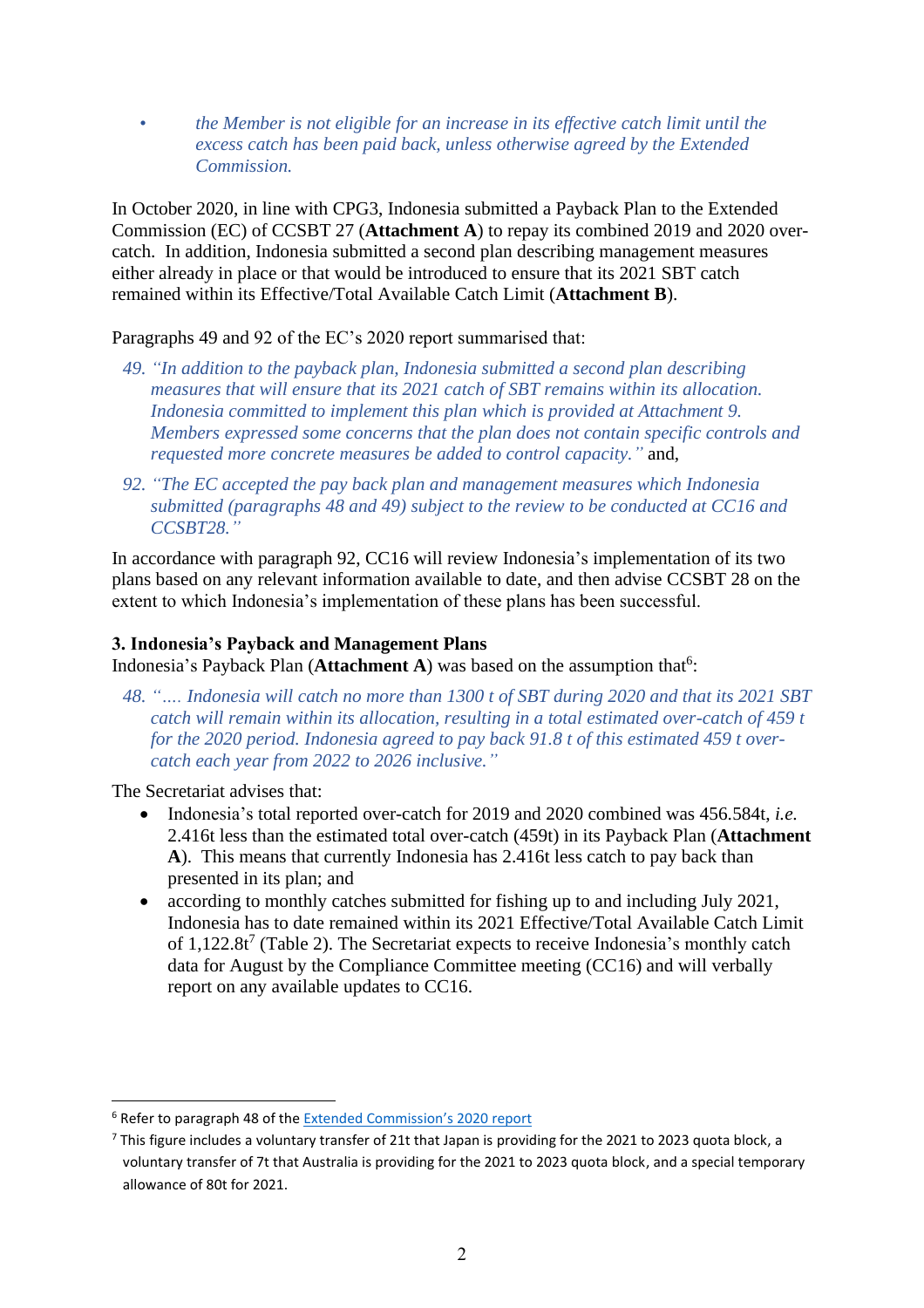**Table 2** 

| 2021- Indonesia                                   | Unit: Tonnes <sup>3</sup> |
|---------------------------------------------------|---------------------------|
| A. Effective/ Total Available Catch $(t^3)$       | 1.122.8000                |
| B. Reported Catch $(t^3)$ – up until 31 July 2021 | 886.7547                  |
| Difference $(A - B)$ $(t^3)$                      | 236.0453                  |

The Secretariat has to date not received any information from Indonesia regarding the implementation of the elements of its management plan provided in **Attachment B**.

# **4. Summary**

CC16 will:

• Review Indonesia's implementation of its payback and management plans and advise CCSBT 28 on the extent to which Indonesia's implementation has been successful.

## **Prepared by the Secretariat**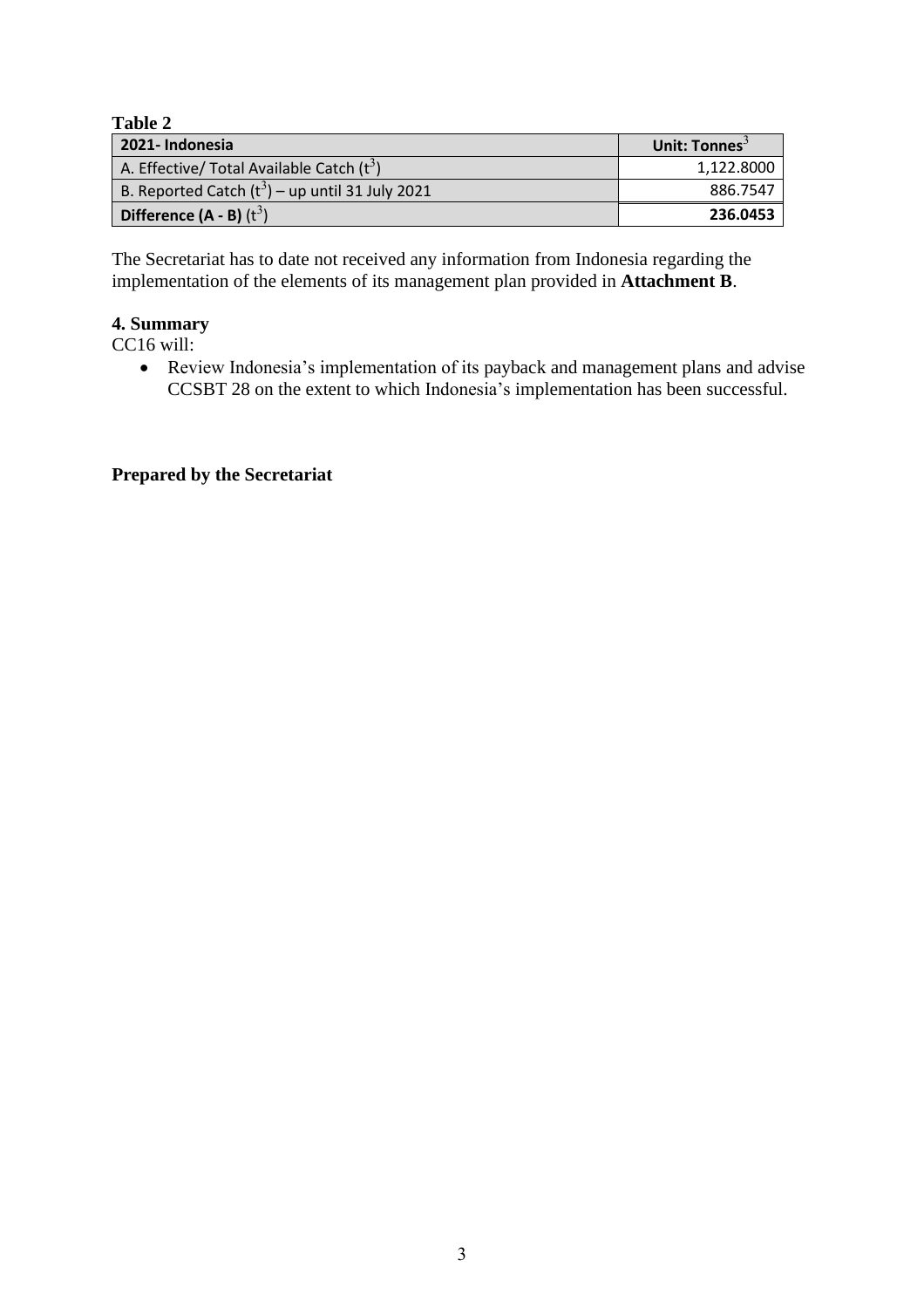#### **Attachment A**

## **INDONESIA'S AGREED PAYBACK PLAN**

*(Source: Attachment 8 of EC of CCSBT 27)*

In its agreed Payback Plan below, Indonesia stated that:

*"However, Indonesia will maintain its catch up to 1,300t. Thus, it is estimated that the total over-catch for 2020 around 459t."*

| <b>TAC 2020</b><br>after pay back | Total catch<br>(12 Oct 2020) | <b>Estimates</b><br>Total catch | Estimates<br>Over catch | <b>Gradual Pay Back</b><br>(5 years) |          |
|-----------------------------------|------------------------------|---------------------------------|-------------------------|--------------------------------------|----------|
|                                   |                              | 2020                            | 2020                    | Year                                 | Pay Back |
|                                   | 1,078t                       | 1,300t                          | 459t                    | 2022                                 | 91.8t    |
|                                   |                              |                                 |                         | 2023                                 | 91.8t    |
| 841t                              |                              |                                 |                         | 2024                                 | 91.8t    |
|                                   |                              |                                 |                         | 2025                                 | 91.8t    |
|                                   |                              |                                 |                         | 2026                                 | 91.8t    |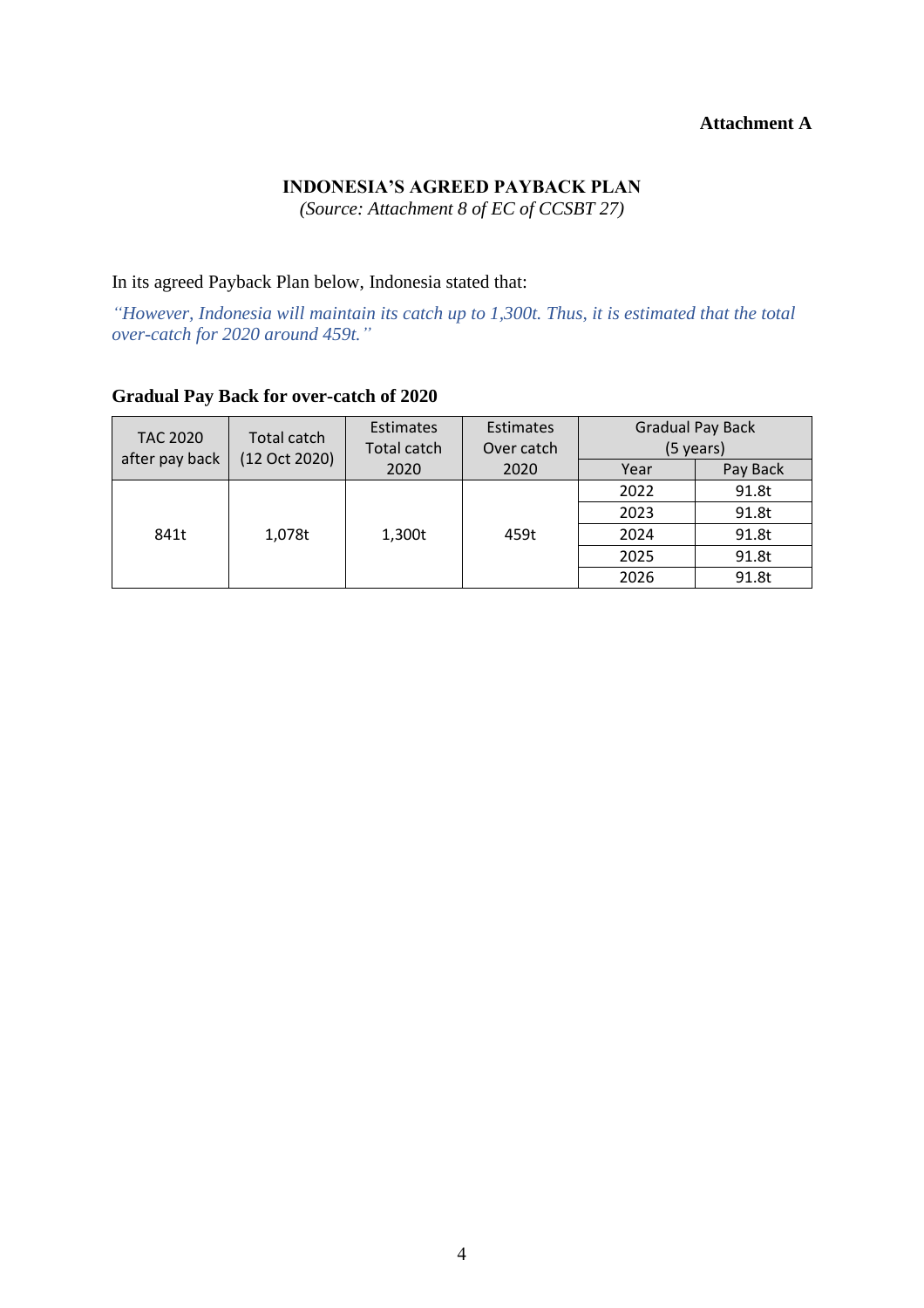**Attachment B**

## **INDONESIA'S "WORK PLAN TO REMAIN WITHIN TAC FOR 2021"**

*(Source: Attachment 9 of EC of CCSBT 27)*

| <b>No</b>      | <b>Activities</b>                                        | Description                                                                                                                                                                                                                                                                        | Institution/Stakeholders                        | Period                      |
|----------------|----------------------------------------------------------|------------------------------------------------------------------------------------------------------------------------------------------------------------------------------------------------------------------------------------------------------------------------------------|-------------------------------------------------|-----------------------------|
| $\mathbf{1}$   | National policy in the distribution<br>of national quota | The Indonesian Government allocates the SBT Quota to fisheries<br>associations who distribute those quotas to their members                                                                                                                                                        | DGCF-MMAF                                       | <b>Since 2015</b>           |
| $\overline{2}$ | CDS application system                                   | Implementing a quota block and prevent an over catch for the<br>following year within the Indonesia CDS system                                                                                                                                                                     | <b>DGCF</b>                                     | <b>Since 2015</b>           |
| 3              | Observer coverage                                        | Improve observer coverage.                                                                                                                                                                                                                                                         | DGCF, RITF & Tuna Fisheries<br>Association      | 2021                        |
| 4              | Early warning system                                     | It will regularly notify associations and fishing companies of the<br>SBT catch status as an early warning system to avoid over-catch.<br>Reward and punishment application towards the catch<br>quota/vessel                                                                      | DGCF & Tuna Fisheries<br>Association            | 2021<br>(Start 1st Quarter) |
| 5              | Tagging control                                          | Reduce tagging on port activities                                                                                                                                                                                                                                                  | DGCF and Tuna Fisheries<br>Association          | 2021                        |
| 6              | E-logbook                                                | Improve e-logbook implementation for LL vessels above 30 GT as<br>an obligation and under 30 GT as a voluntary.                                                                                                                                                                    | <b>DGCF &amp; Tuna Fisheries</b><br>Association | <b>Since 2019</b>           |
| $\overline{7}$ | E-monitoring                                             | E-monitoring for supporting/carrier fishing vessels and LL vessel<br>above 100 GT                                                                                                                                                                                                  | DGCF & Tuna Fisheries<br>Association            | 2021                        |
| 8              | Catch analysis by fishing area                           | Data analysis of SBT catches to identify SBT was caught weather<br>at the territorial waters, archipelagic waters, Indonesian EEZ, or<br>high seas. The data analysis will be conducted by overlaying<br>various data such as CDS, fishing logbooks, e-Monitoring and<br>VMS data. | DGCF, RITF                                      | 2021                        |